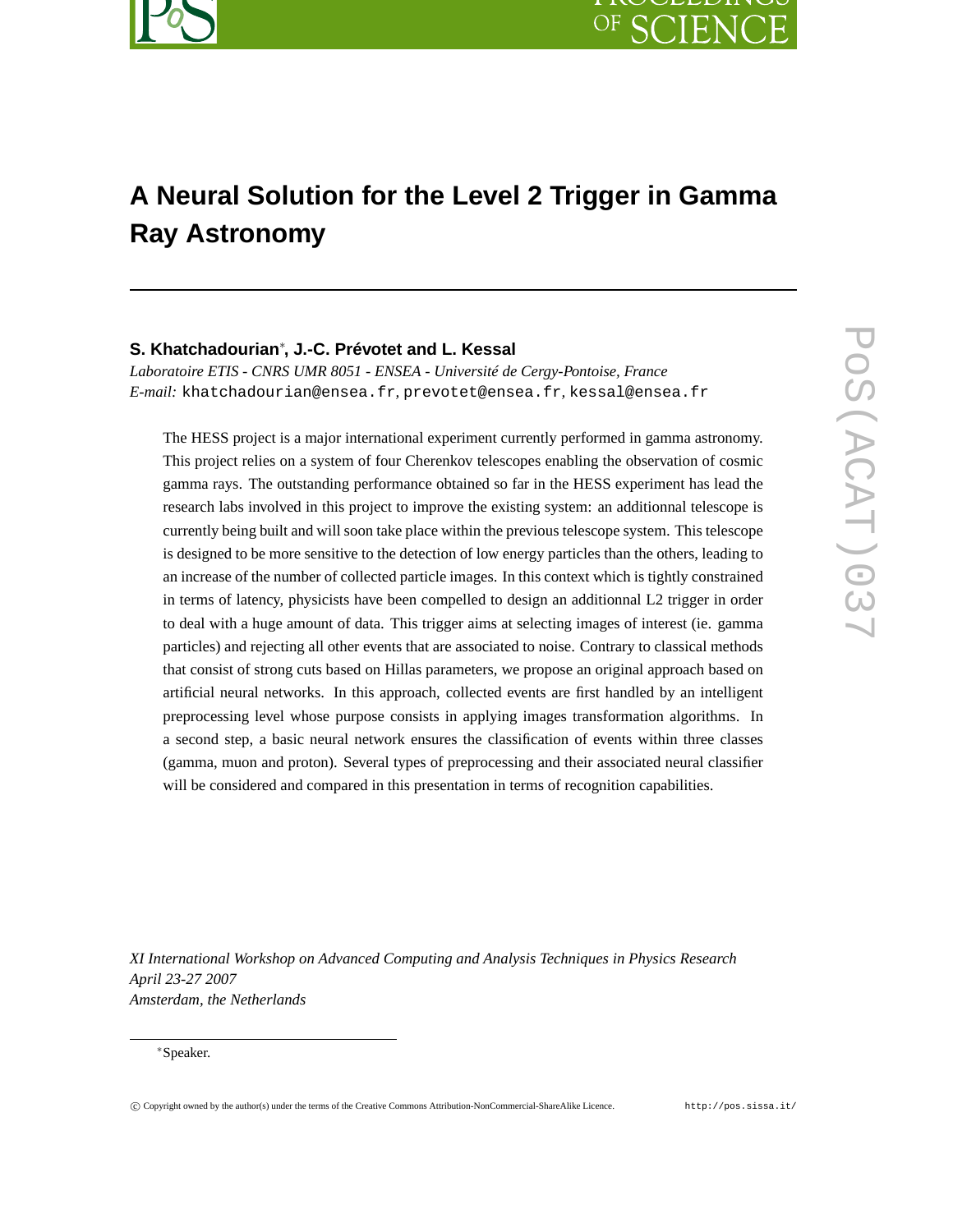## **1. Introduction**

Neural networks [1] have successfully been implemented in a wide variety of applications and have demonstrated their efficiency compared to other classical techniques in pattern recognition and classification. One interesting field in which neural techniques have been of a great interest is the triggering of particles in physics experiments [2]. The triggering approach consists in taking a decision according to a specific event. Due to the promising results obtained by neural networks in this context, it has seemed interesting to explore this specific solution in the HESS (High Energy Stereoscopic System) experiment [3].

The HESS experiment is based on the atmospheric Cherenkov technique: as a high energy cosmic ray hits the atmosphere, it creates an extensive air shower by interaction with the atmosphere. This phenomenon is known as Cherenkov light. The HESS experiment consists in studying this light in order to detect gamma-rays. This experiment, based in Namibia, has been collected data since 2003 and keeps on delivering highly interesting results and demonstrating that the field has entered a new era. The current HESS system (phase 1) is composed of four 12m diameter imaging Cherenkov telescopes, arranged on a square of 120m side. Each telescope features a  $107m^2$  mirror area and contains 960 photomultipliers tubes (PMTs). By combining the information of, at least two telescopes, at the same time, the system makes intensive use of the stereoscopic approach. The HESS system is designed for the detection of particles of high energy ( $> 100 \text{GeV}$ ).

According to the huge amount of data to be collected, a trigger system composed of two levels is integrated in the HESS experiment: a level 1 (L1) and a central trigger. Such a trigger system is useful to keep the relevant events on-line in order to exploit them off-line. The L1 consists in removing isolated pixels within an image by applying basic thresholds. These pixels are typically due to noise. The central trigger allows to perform time correlation between all the telescopes: interesting data of each telescope are sent to the central trigger. If there are relevant data from at least two telescopes at the same time, the event is stored for future off-line image analysis and source reconstruction.

After more than a year of observation about twenty sources have been detected with an unequalled significance and an angular resolution that allows a fine study of extended source morphology.

#### **2. Second phase of the HESS project**

The outstanding performance obtained so far in the HESS experiment has led the research labs involved in this project to improve the current sensitivity of the existing system [4]: a Very Large Cherenkov telescope (VLCT) of 24m diameter is currently being built and will take place in the center of the previous telescope system. The VLCT will reduce the energy threshold in stereoscopic mode allowing to collect more photons for a shower at a given energy. It will function in a monoscopic mode for lower energies. Moreover, the VLCT camera will also be improved: 2048 PMTs instead of the 960 PMTsof the previous telescopes. All these improvements will contribute to a better sensitivity of the HESS system. The quality and the reconstruction of the gamma parameters will thus be improved. The HESS2 experiment will upgrade the HESS1 experiment by:

• adding a new HESS2 event class (energies from 10GeV to 50GeV will now be collected),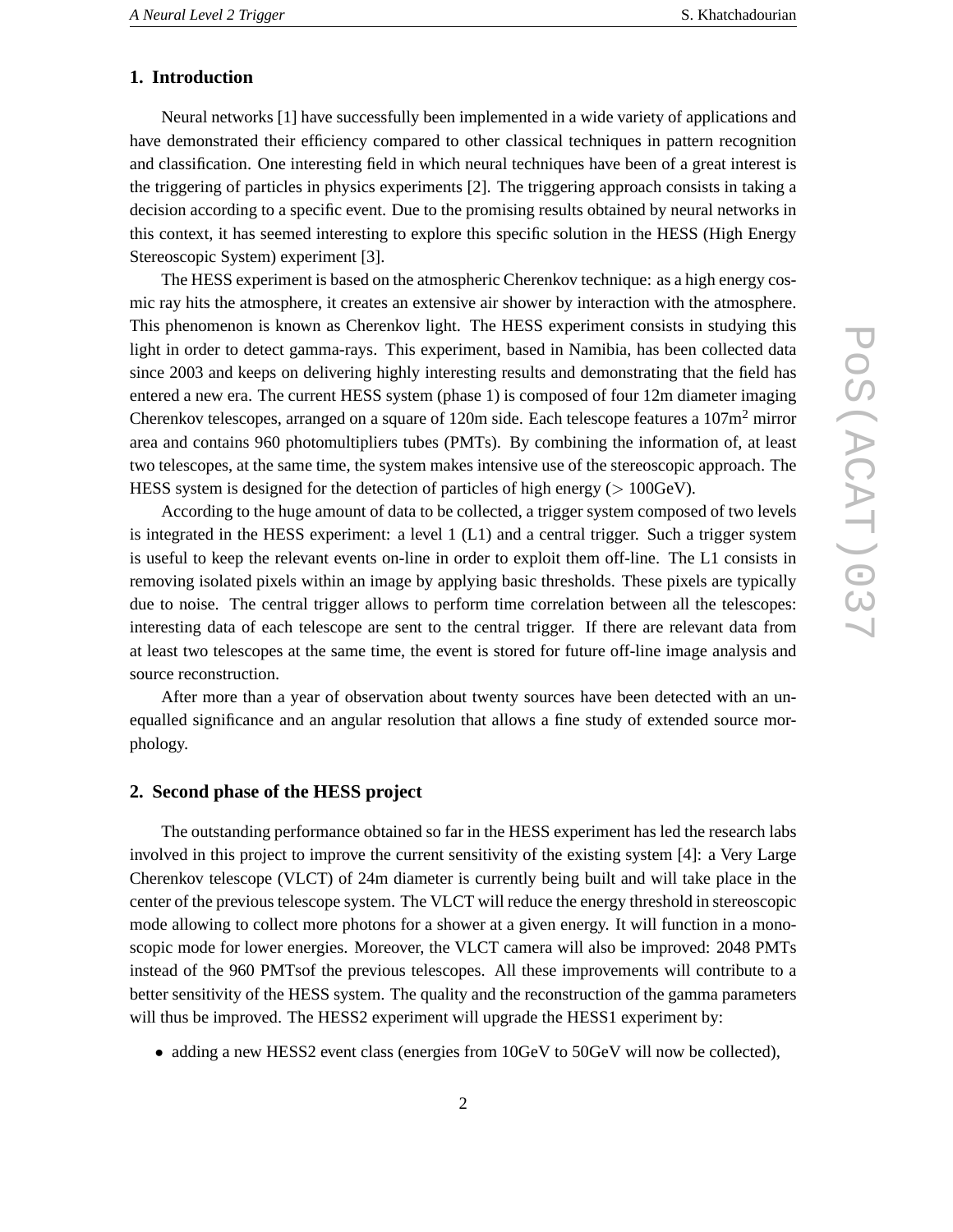- increasing the sensitivity of the existing telescope system for energies from 50GeV to 100GeV,
- improving the resolution for energies upper than 100GeV.

Moreover, in order to increase the sensitivity and thus obtain the best performances, the PMT trigger threshold will be reduced. In this context, the quantity of data to be collected by the VCLT will drastically increase. A simulated trigger rate of 2.5 kHz is expected, reaching up to 20 kHz for the trigger worst conditions. The trigger rate associated with the huge amount of data to be processed on line (  $240GBauds$  in approximatively  $10\mu s$ ) has led the collaboration to propose a new efficient trigger scheme composed of three levels: two trigger levels (L1 and L2) and a central trigger.



**Figure 1:** Trigger system in HESS-II

The figure 1 describes the function of the trigger system. Data coming from the camera are stored in an analog memory (SAM) allowing the storage of the entire image. In parallel, data are also sent to the level 1 trigger (L1) which as the same structure as in HESS-I. This level aims at taking a decision regarding the nature of the event. It notably generates a binary signal indicating whether a specific event has to be kept (L1Accept) or rejected (L1Reject). If the L1Accept signal is valid, the complete image is stored and converted to a serie of digital data. These data are stored in a FIFO until a new L2Accept/L2Reject signal coming from the level 2 trigger (L2) decides to keep or reject this event. In parallel data are sent to the PreL2 step which thresholds the images at three energy levels. The image is then sent to the L2. The L1 and L2 decisions are respectively and approximately expected at a 100KHz and 5KHz rate.

## **3. A pattern recognition issue**

In the HESS2 experiment, the observations to study consist in the signatures of hadronic or electromagnetic showers on the telescope. Three types of particles have to be discriminated : gammas, muons and protons. In this context, the interesting particle type is gamma and muons or protons may be considered as observation noise. The nature of images differs according to the incident energies and to the impact distance. Examples of particle's signatures are depicted in figure 2. Images to be processed by the L2 are provided by a PreL2 level and are composed of 2048 pixels, each of these coding in three different energy levels.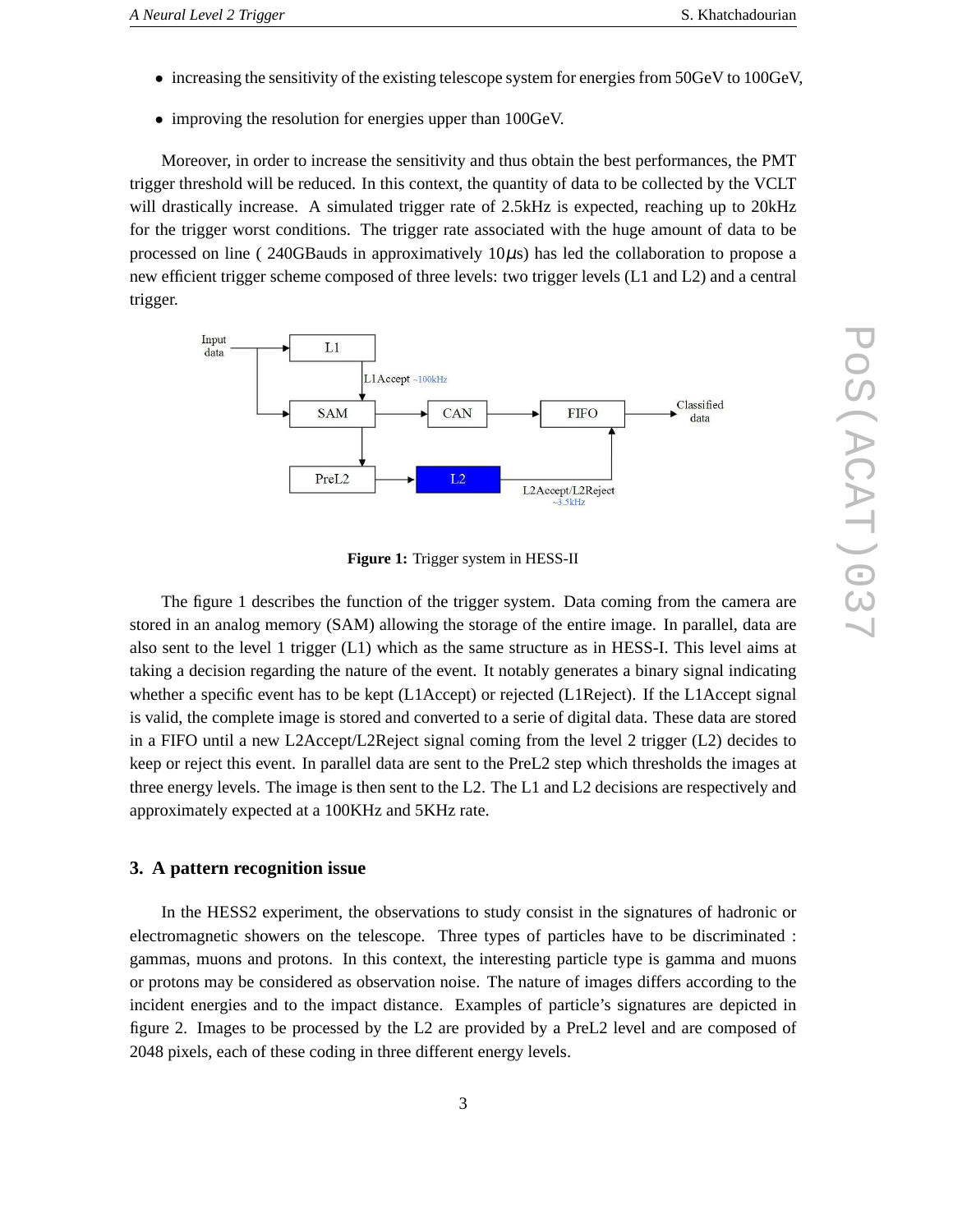

**Figure 2:** Gamma (1-4), muon (5-6) and proton (7-8) images of different energies.

#### **3.1 Classical approach**

This pattern recognition issue is often treated by efficient algorithms that aim at extracting geometrical information from the particles. Astrophysicists generally perform simple thresholds on the images according to physical characteristics in order to isolate interesting events. They usually compute Hillas parameters [5] and apply cuts on the obtained results. The idea of this algorithm is to adjust a bi-dimensional ellipse on the image according to the particle signature (see figure 3). Parameters such as the center of gravity (CoG), length, width, surface, area and the  $\alpha$  angle are computed and presumably contain all the useful information. According to the parameters values, the particles are classified in the three different classes : gammas, muons and protons.



**Figure 3:** Overview of Hillas parameters

Since Hillas parameters constitute an efficient way of discriminating between particles, it has seemed appropriate to extend theses concepts by considering non-linear systems that are also known as effective classifier and that have shown rather impressive results in quite similar problems. A new trigger system based on a neural network architecture has then been envisaged.

#### **3.2 Neural solution**

The proposed neural L2-trigger scheme is detailed in figure 4. It is composed of two main blocks: the neural classifier and its associated preprocessing that are described in the next sections.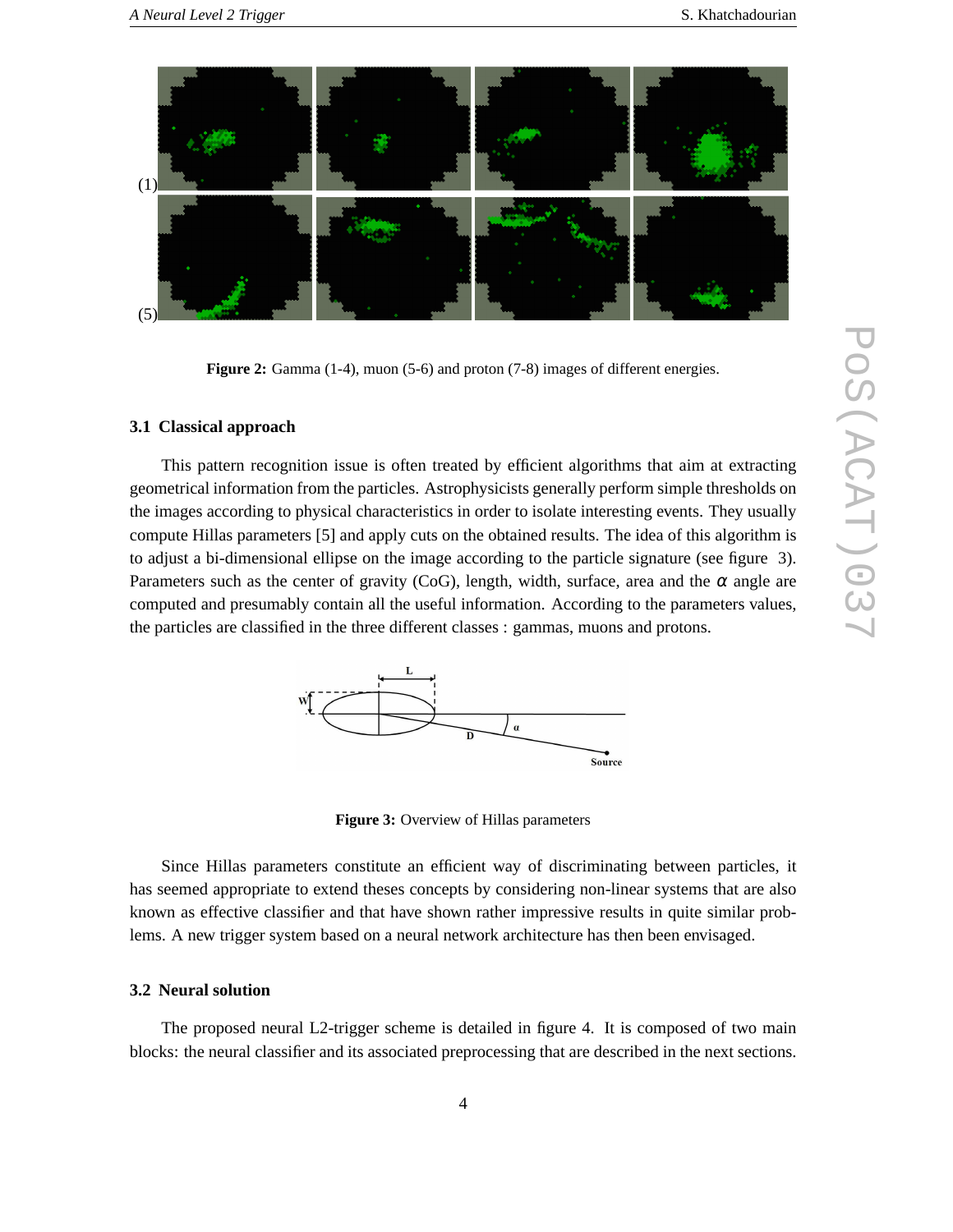

**Figure 4:** Level 2 trigger system

#### **3.2.1 Preprocessing**

In the neural network context, preprocessing is a major and inescapable step. Its role consists in applying more or less complex transformations on input data in order to help the network in its classification task. The main role of preprocessing is generally to reduce the dimensionality of the problem by extracting significant information from the input data and thus reduce the size of the neural network. Moreover, the learning process is also drastically simplified since the number of examples to furnish (which is exponential according to the number of parameters) is also reduced. Nevertheless, one the most significant drawback of such preprocessing relies in its relative complexity and it is often necessary to perform an efficient compromise between the complexity of the neural network and its associated preprocessing.

The envisaged preprocessing is divided into three steps:

- Removing isolated pixels: In the L2 trigger context, images coming from the camera may contain several isolated pixels, typically due to noise. These pixels have to be removed in order to obtain the most representative image of the particles. A prefiltering algorithm consists in applying a mask on all pixels of the image and keeps relevant information.
- Rejecting data that may not be relevant for the classifier : Some of the biggest clusters in the images are smaller than 4 pixels. Since a classifier can not make a decision with such a low information, these clusters are automatically rejected.
- Extracting the most interesting features of the image: This third step consists in extracting a region of interest (RoI). A statistical study on the available data set has shown that 99% of the particles may be contained in a window of  $21*21$  pixels. The biggest cluster of the image is located in the image and inscribed in this window after a centering step. Nethertheless a problem persists with circular images that cannot be inscribed in this area. This issue has basically been circumvented by taking into consideration only partial parts of the whole image (typically arcs of a circle).

#### **3.2.2 Neural network**

The structure of the neural network is a simple multi-layer perceptron (MLP) with 441 inputs corresponding to the pixels of the RoI presented before, 1 hidden layer and 3 outputs corresponding to the three types of particles to identify (gammas, muons and protons). Each output neuron features a TanH activation function that ranges between -1 (rejected) and 1(accepted). Since outputs are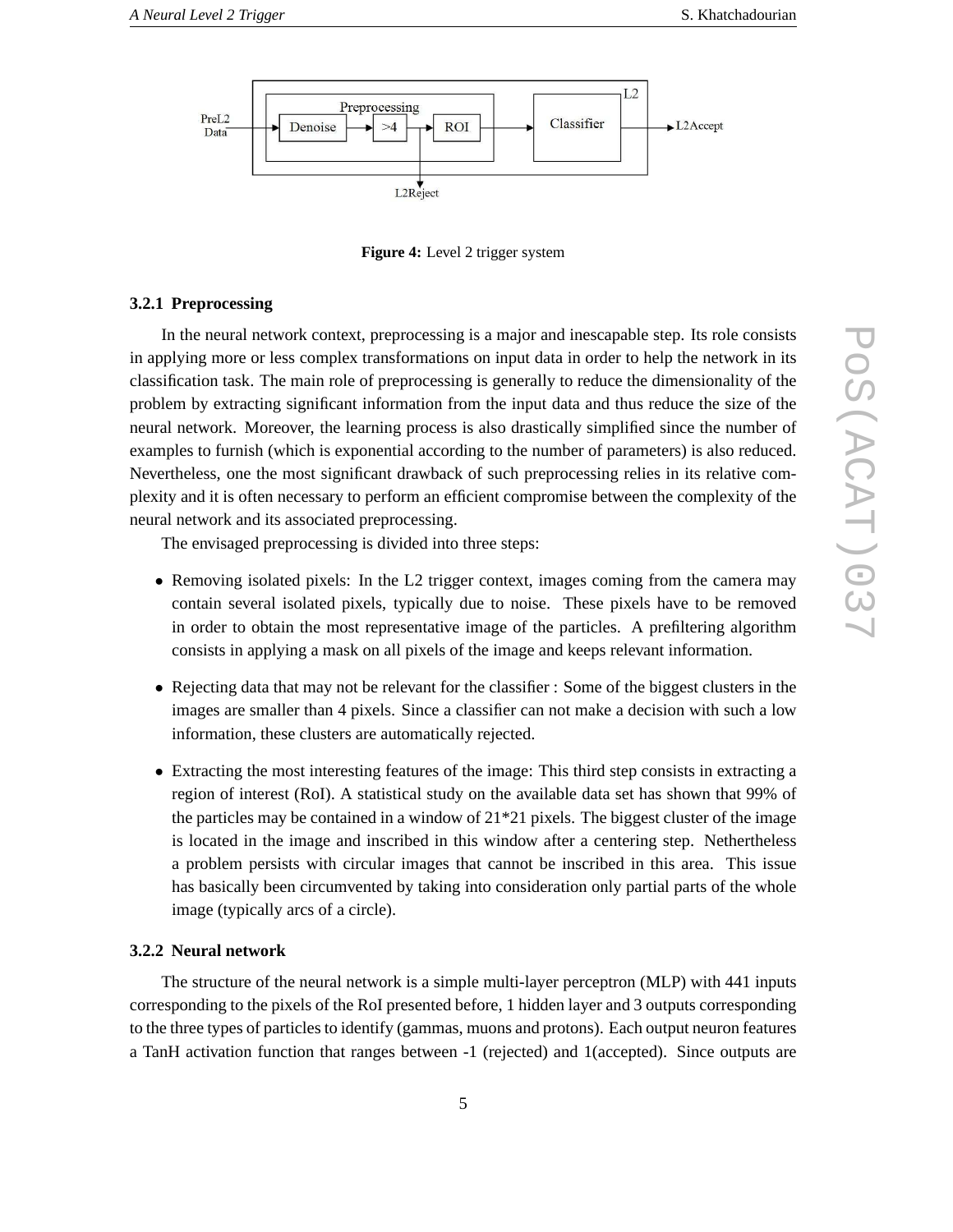continuous, only the maximum of the three values is retained and corresponds to the particle to be identified.

The selected image patterns are respectively composed of 2000 gammas, 2000 muons and 2000 protons in the learning base and the remaining data are distributed between the testing and the validation base. The events of the learning base are randomly chosen on the entire data set.

#### **3.3 Results**

A comparison between the presented approaches are described in table 3.3. Results are expressed in terms of gammas recognition rate and muons or protons rejection rate.

The applied thresholds for the Hillas approach follows this procedure:

- if  $CoG < t$  then the event is recognized as a gamma particle.
- if CoG $\ge$  t and  $\alpha$  < 20 deg then the event is recognized as a gamma particle,
- otherwise the event is rejected.

t is a parameter adjusted according to the data set. This parameter has been chosen in order to accept the maximum of gamma particles while rejecting the maximum number of muons and protons. It has been fixed to 0.5.

|                 | Gamma | Muon | Protn |
|-----------------|-------|------|-------|
| Neural solution | 80%   | 75%  | 75%   |
| Hillas filter   | 60%   | 56%  | 37%   |

The obtained results show that the neural solution performs a better classification than the Hillas algorithm. 80% of the gamma particles are correctly classified. The rejection rate on muons and protons particles is also significantly better with the neural solution. These results are encouraging and demonstrate that the neural approach constitutes a successful alternative to classical methods as a L2 trigger.

### **4. Conclusion**

The classical Hillas approach is usually utilized by the astrophysicists as a trigger solution. Unfortunately, the cuts performed on the results often reject too much gamma particles. The neural approach, which has already shown efficient results in other physics experiment as [2], constitutes an interesting solution. Moreover, this type of algorithms may be easily implemented in real-time on hardware as shown in [6]. This seems particularly interesting since the processing time in the HESS2 experiment is tightly constrained : Only  $10\mu s$  are available to make a decision at L2. In this context, it is envisaged to explore other preprocessing solutions that may take into account the intrinsic nature of the collected images. One field of investigation could consist in exploiting the geometrical properties of the particles in order to help the classifier in performing its task.